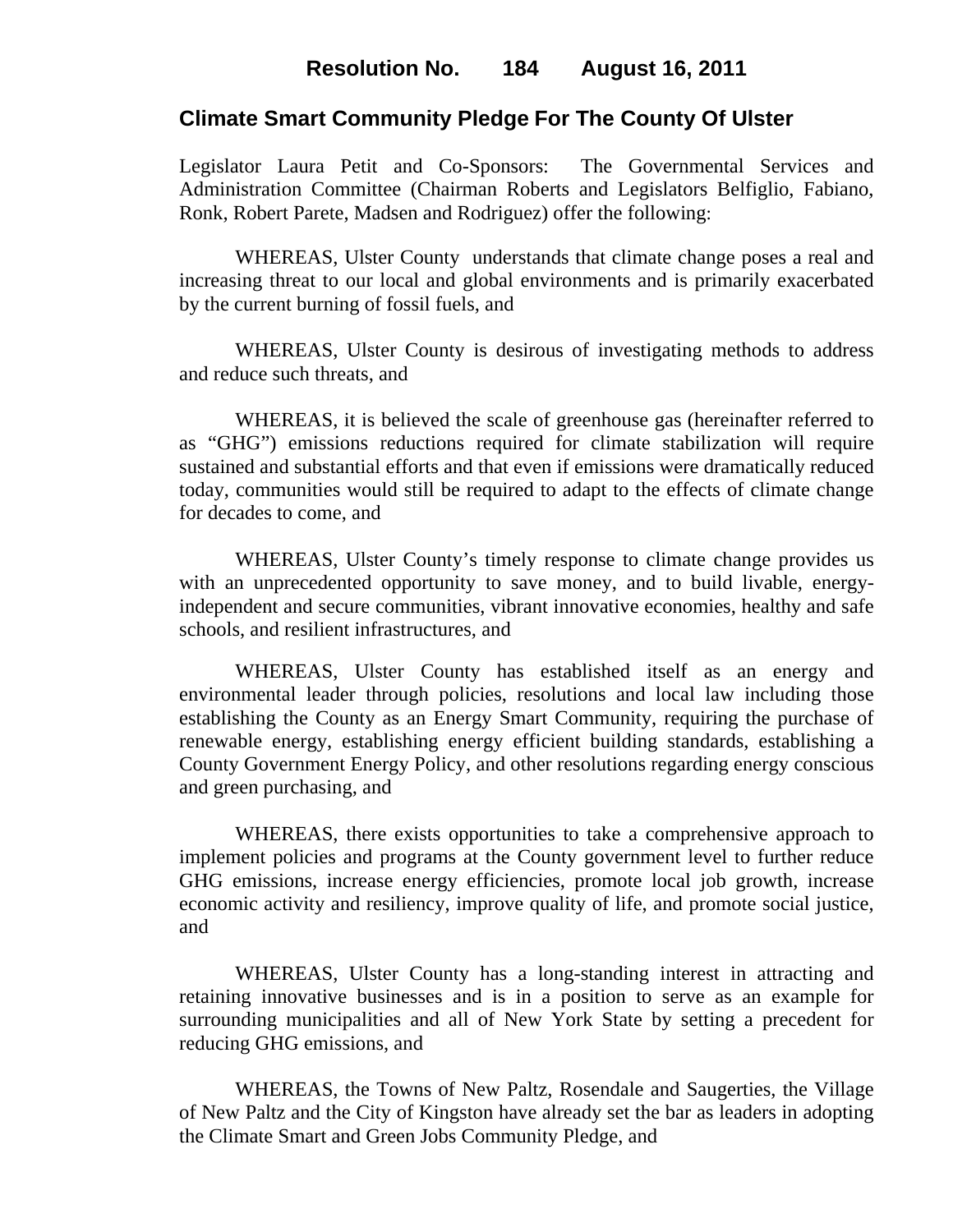#### **Climate Smart Community Pledge For The County Of Ulster**

WHEREAS, the effects of climate change will significantly impact infrastructure, economy and livelihoods, disrupt ecological communities, spread invasive species and exotic diseases, negatively impact drinking water supplies and stormwater and sewer treatment infrastructure, and pose health threats to our citizens, and

WHEREAS, the "green economy" of clean and efficient energy systems, high performance buildings, clean and efficient transportation, and healthy materials and products, is an arena of emerging interest in New York State with job growth and training opportunities already emerging through the area's solar, wind, geothermal and energy services companies, as well as other dynamic sectors, and

WHEREAS, Ulster County can lead by making a commitment to climate change which will contribute substantially to other community objectives and competitively position the County for funding through New York State Energy Research Development Authority (hereinafter referred to as NYSERDA), Energy-Efficiency Block Grants, and other applicable future federal grant opportunities, such as the pending American Clean Energy and Security Act of 2009, reducing energy cost and improving operational efficiency of aging infrastructure will lower Ulster County's government operating cost and save taxpayer dollars, and in addition to lowering infrastructure and service costs, community-wide climate protection will also help to maintain property values by making communities desirable and attractive to new residents, now, therefore, be it

RESOLVED, that Ulster County shall strive to reduce GHG emissions and adapt to a changing climate, and be it further

RESOLVED, that the Global Warming Advisory Committee established by Resolution No. 139, dated April 11, 2007, be reformed as the Climate Smart Committee and designated to review and make recommendations on climate change and green jobs initiatives, publicly present an annual report on its findings and work cooperatively with similar task forces and organizations within Ulster County and in neighboring communities to ensure that efforts complement and reinforce one another.

The Climate Smart Committee shall be charged with investigating the following and making recommendations to the Ulster County Legislature regarding same: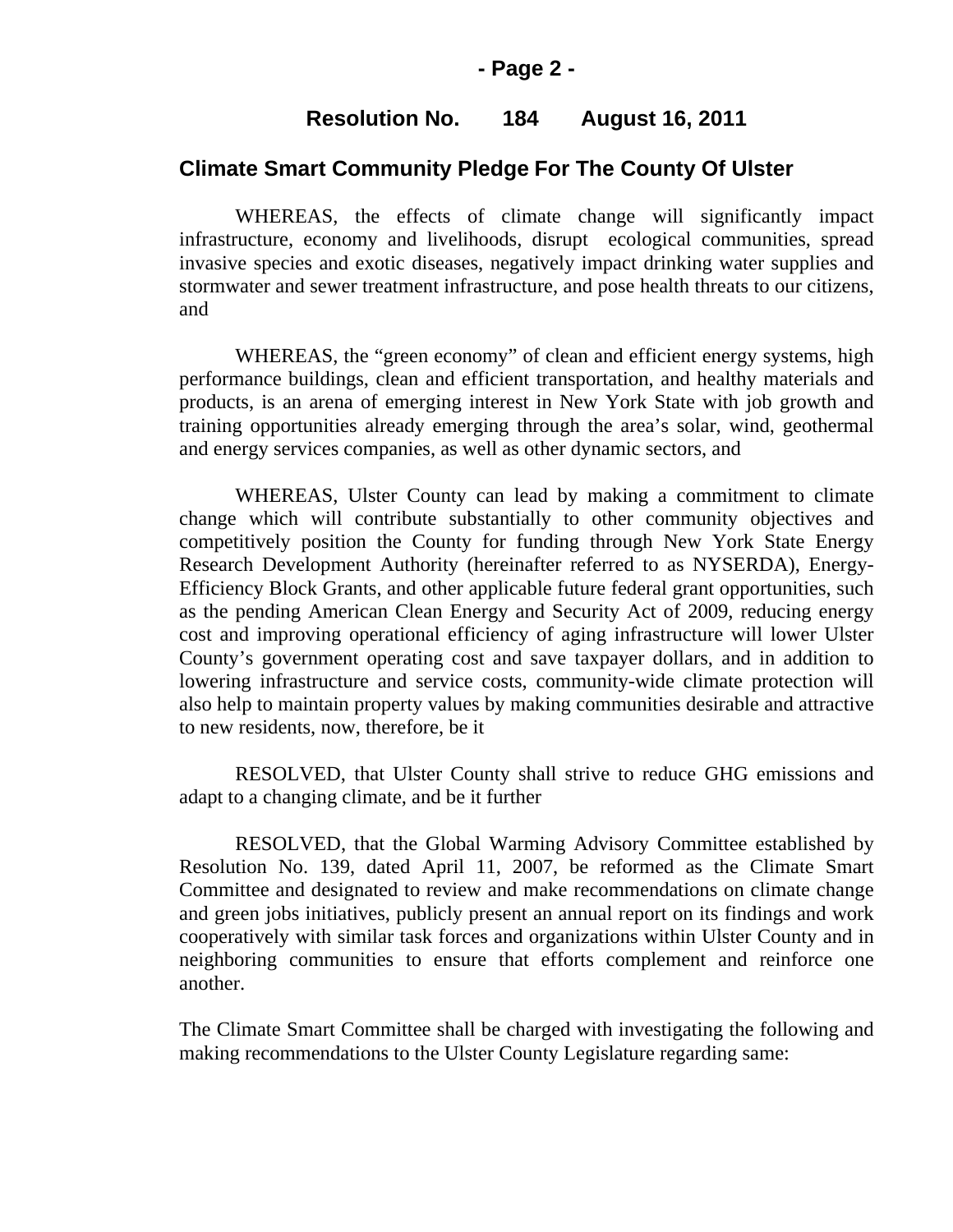# **Climate Smart Community Pledge For The County Of Ulster**

## **1. Pledge to combat climate change by becoming a Climate Smart Community**

Set goals, both short term and long term, to reduce GHG emissions and adapt to predicted climatic changes. Work cooperatively with similar municipal task forces in Ulster County to ensure that efforts complement and reinforce one another.

## **2. Set Goals, Inventory Emissions, Move to Action**

Gather data, inventory GHG emissions, and establish baselines for County government operations. Encourage stakeholder and public input and develop an action plan.

## **3. Decrease Energy Demand for County Government Operations**

Work with County agencies, who will educate the public, in order to adopt and meet a goal of reducing electricity use by 10 percent from projected levels by or before 2014.

A. Existing Public Facilities. Use the comprehensive investment grade energy audit of County buildings (completed in 2010) to identify opportunities for conservation and efficiency retrofits. Purchase energy efficient equipment and appliances to meet current ENERGY STAR standards, improve lighting, heating, and cooling efficiency, set thermostats for maximum energy conservation, decrease plug load from office equipment, and increase pump efficiency in water and wastewater systems.

B. New Public Buildings. Ensure that Resolution No. 383 dated November 8, 2006, "Establishing High Performance Green Building Standards For County Of Ulster New Construction Projects," is followed.

C. Infrastructure. Incorporate energy efficient technologies and operations and maintenance practices as per the Ulster County Government Energy Policy Implementation Guidebook. Suggest new technologies and practices for future inclusion into the Implementation Guidebook.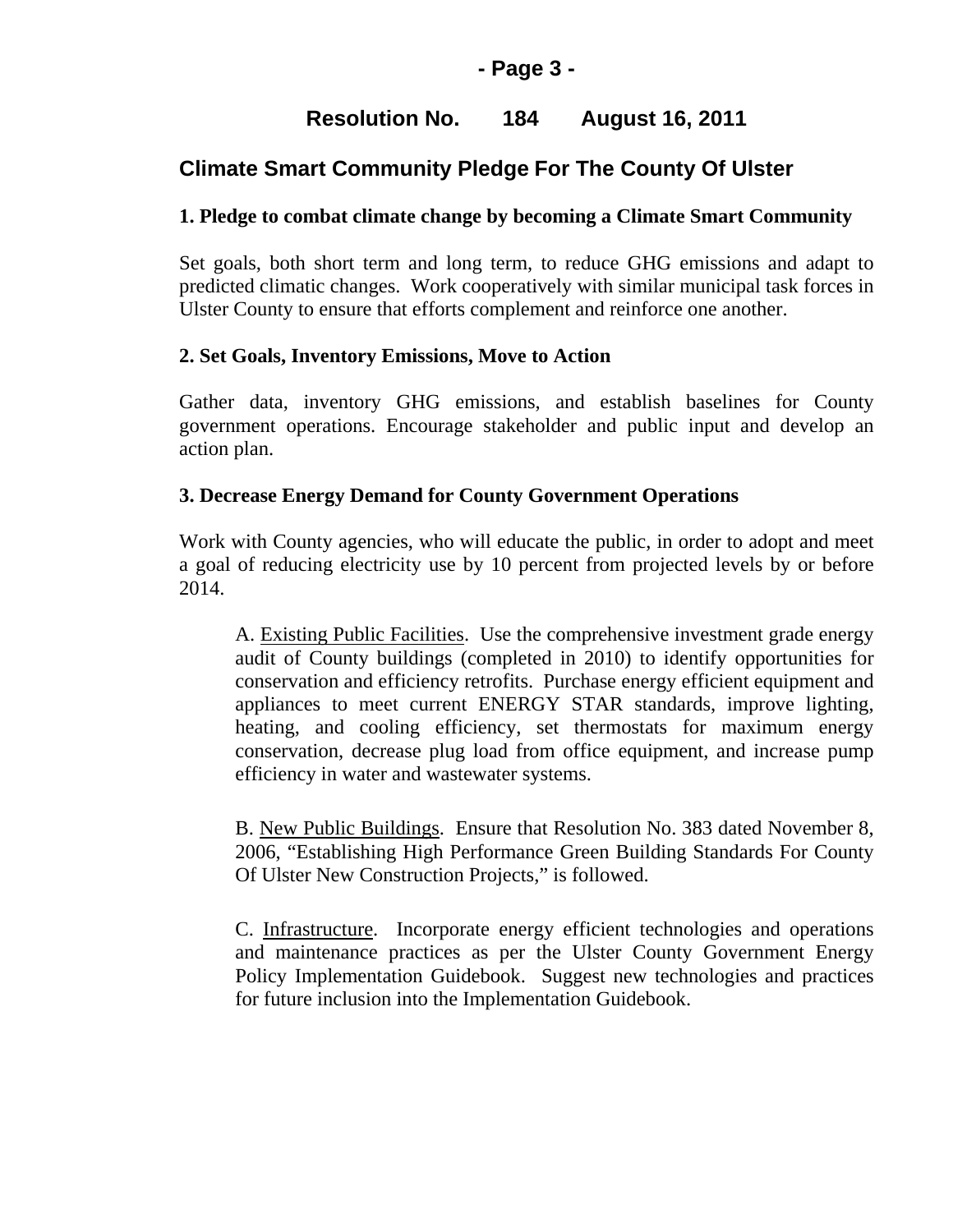## **Climate Smart Community Pledge For The County Of Ulster**

D. Vehicle Fleet and Commuting. Improve the average fuel efficiency of County government fleet vehicles. Discourage vehicle idling and encourage bicycling, car-pooling, and public transit for employees. Ensure that Resolution No. 229, dated July 8, 2009, "Establishing A Pedestrian And Bicycle Policy," is followed. Consider non-motorized transportation routes on County roads such as bike lanes. Consider reducing the number of vehicles, converting fleet vehicles to sustainable alternative fuels, and using electric vehicles where possible. Establish a tele-commuting policy for County employees, where appropriate.

#### **4. Encourage Renewable Energy for County Government Operations**

Supply as many of the local government's power, heat, and hot water needs as possible from solar, wind, and small hydro through purchase or direct generation as outlined in the new State goal of reducing energy use by 80% by 2050. The County currently purchases ten (10) percent of its total energy from renewable wind resources. Support the increase of renewable purchases and look for ways to support local renewable energy sources.

### **5. Realize Benefits of Recycling and Other Climate Smart Solid Waste Management Practices**

Expand the "reduce, reuse, recycle" approach to waste management in local government operations and in the whole community. Reduce the amount of solid waste generated—promote backyard composting, implement volume-based pricing and educate residents on how to prevent waste. Promote reuse and provide a space for drop-off or trade of reusable goods. Expand the availability of recycling receptacles in local government buildings and outdoor spaces, require duplex printing in government offices, compost food scraps and green waste, and adopt a comprehensive green purchasing program incorporating green clean supplies (Resolution No. 262, adopted October 19, 2010) and recycled paper (Resolution No. 159, adopted June 21, 2011).

#### **6. Promote Climate Protection Through Community Land Use Planning**

Combat climate change by encouraging low-emissions development that is resilient to climatic changes. When updating land use policies, building codes or community plans, include provisions to combat climate change; reduce sprawl, preserve and protect open space, biodiversity, and water supplies; promote compact, transit-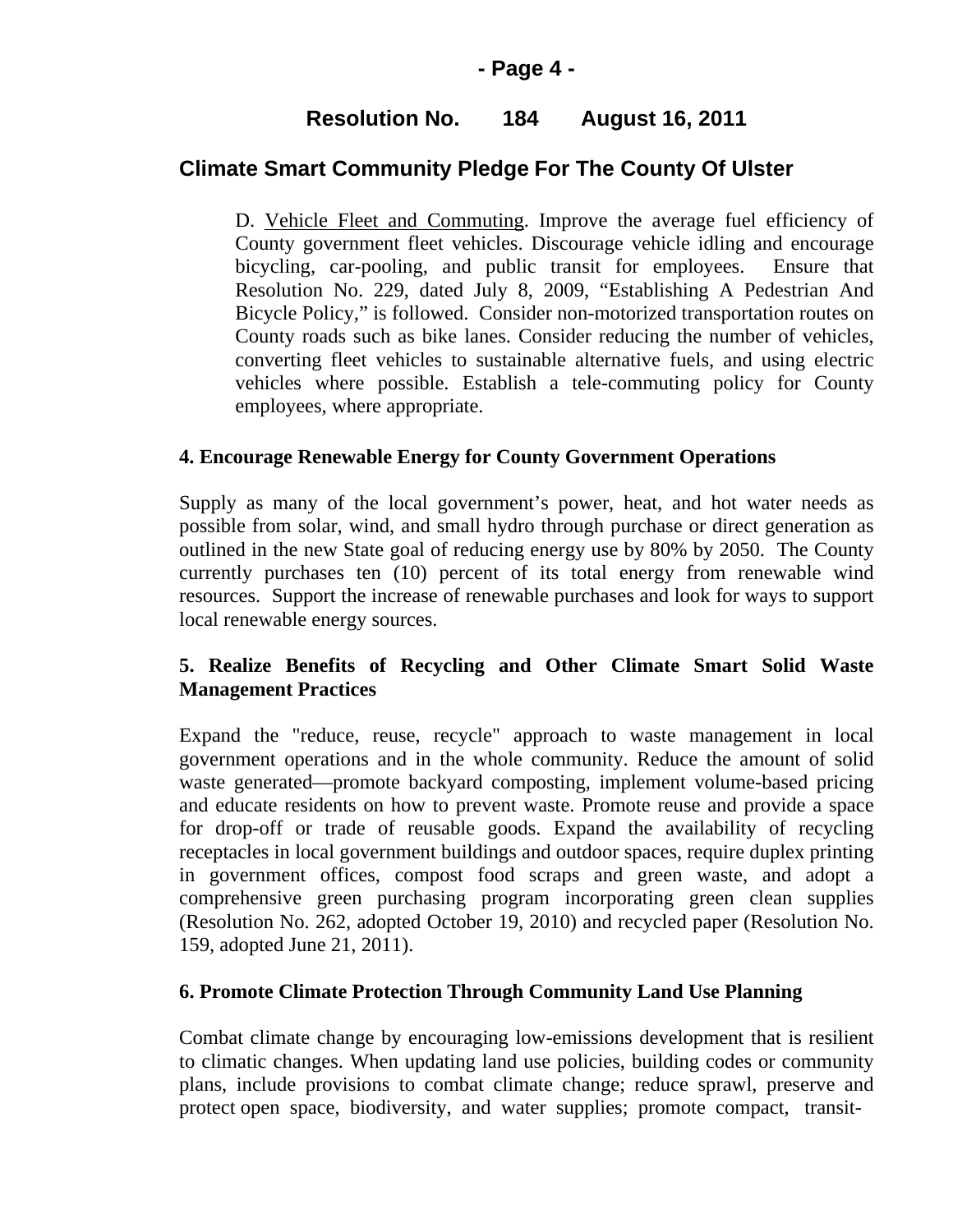## **Climate Smart Community Pledge For The County Of Ulster**

oriented, bikeable and walkable communities; promote infill development, minimize new development in floodplains; maintain or establish healthy community forests; and promote best forest management practices and encourage tree planting, especially along waterways and streets, to increase shading and to absorb carbon dioxide. Use the authority of the County's Planning Board to assure that new development projects reflect the community's desires for viable ecosystems and low carbon footprints.

## **7. Plan for Adaptation to Unavoidable Climate Change**

Evaluate risks from unavoidable climate change, set adaptation goals and plan for adaptation. Identify climate change impacts (such as flooding, drought, and extreme temperatures) that could affect County government operations and the broader community. Identify areas such as County supported water supply and sewer infrastructures that may be at risk due to increased intensity of rainfall, turbidity and sedimentation, increased flash floods and increased droughts in late summer, sealevel rise, and other future changes in climate. Factor risks into long-term investments and decision-making. Execute climate change adaptation and preparedness measures through County government planning, development, and operation, giving priority to the highest risk areas.

## **8. Green Innovation Strategy**

Identify opportunities to incorporate climate protection, sustainability and environmental goods and service industries into economic development plans. Encourage workforce development training and school curricula that support the emerging green collar job sector, including renewable energy and energy efficiency, as well as climate smart solid waste management practices. Procure climate smart goods and services for local government operations and support modernizing of local and national electricity grids.

## **9. Inform and Inspire the Public**

Lead by example. Highlight local government commitment to reducing energy use, saving tax dollars, and adapting to changing conditions. Demonstrate the benefits of energy savings, energy efficiency, and renewable energy projects by communicating community climate goals and progress to constituents through various means including "open house," public forums, workshops//charrettes and use of the County website on energy savings: www.Sustainable Ulster.org.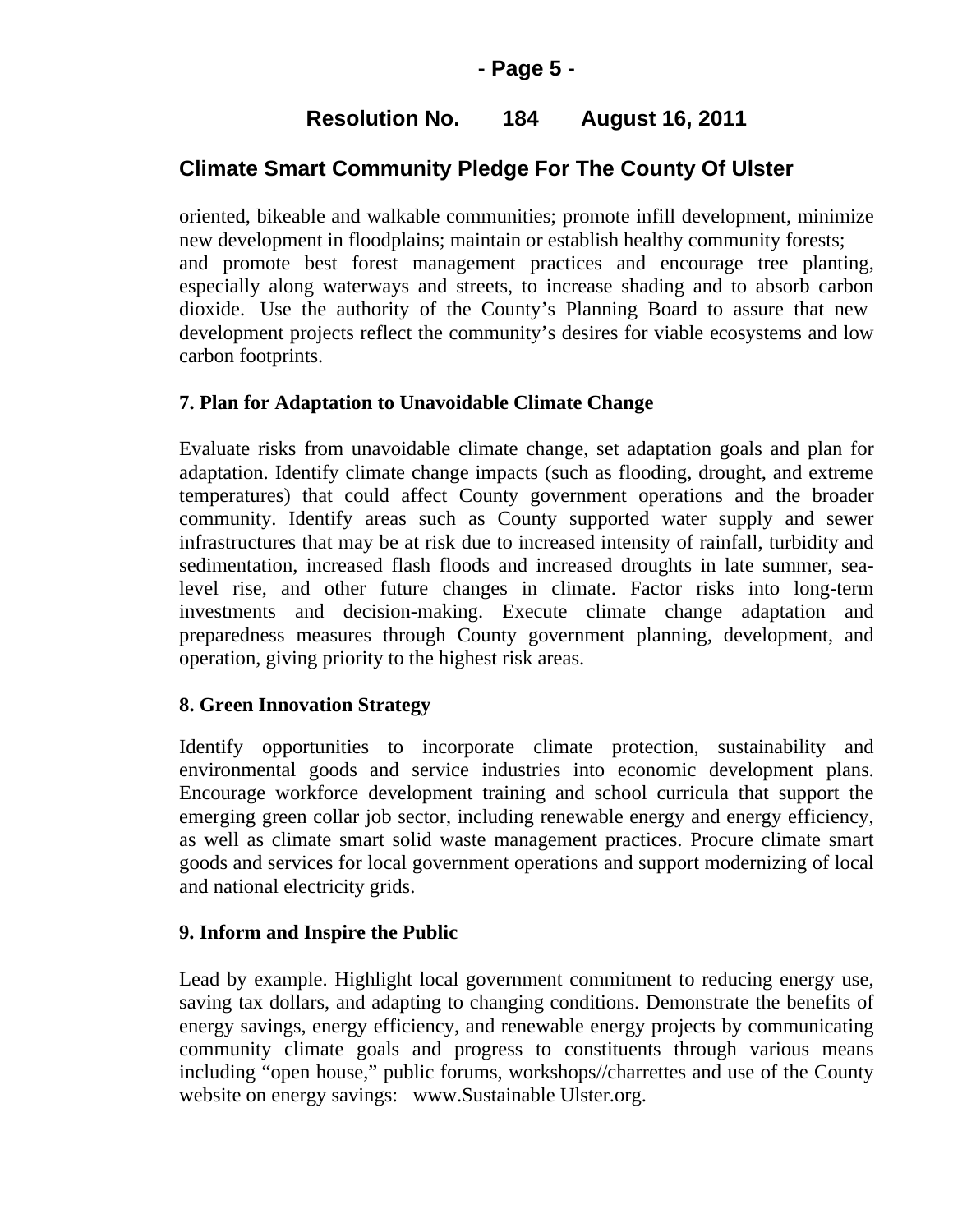### **- Page 6 -**

## **Resolution No. 184 August 16, 2011**

## **Climate Smart Community Pledge For The County Of Ulster**

#### **10. Commit to an Evolving Process**

Acknowledge that research and policy on climate protection are constantly improving and evolving. Be willing to consider new ideas and commit to update plans and policies as needed. Compare successes, cooperate and collaborate with neighboring communities to redirect less effective actions and amplify positive results.

#### **11. Renewable Return on Investment**

Continue to actively support and implement the financing framework for continuous energy performance improvements established in the adopted Ulster County Government Energy Policy. New energy efficiency measures should be funded in part with funds derived from utility savings. The Climate Smart Communities Committee will further promote and implement energy efficiency improvements by seeking to establish consideration of renewable energy across County government, including both procurement and operations, and to explore additional ways to implement energy reduction and renewable energy technologies,

and move its adoption.

#### ADOPTED BY THE FOLLOWING VOTE:

AYES: 24 NOES: 6 (NOES: Legislators Bernardo, Hansut, Harris, Hayes, Roberts and Ronk) (Absent: Legislators Felicello, Frey and Richard Parete)

FINANCIAL IMPACT: NONE

0808